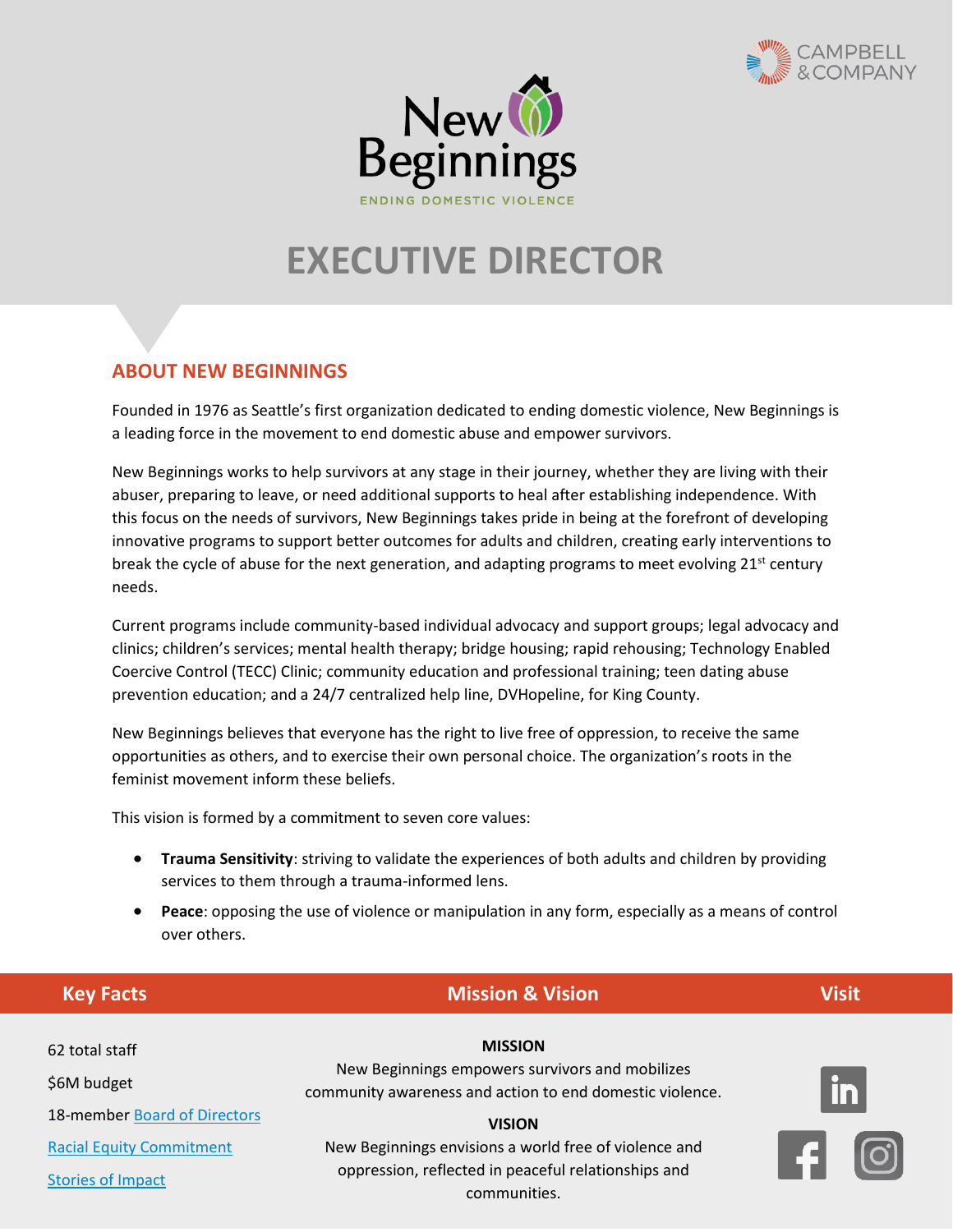

- **Awareness**: recognizing that many people experience an intersection of oppressions, which can be fostered by both individuals and society's institutions.
- **Racial Equality**: advocating for and supporting survivors with marginalized identities to ensure that the voices and perspectives of People of Color within these communities are centered in order to decrease systemic barriers.
- **Gender Equality**: working toward full equality for all.
- **Collaboration**: working together with other organizations and the community at large to bring awareness and accountability to all around the issue of domestic violence.
- **Opportunity**: affirming and promoting the leadership of all who have been marginalized, including domestic violence survivors, within the organization and the community.

Learn more about New Beginnings and these essential values[: https://newbegin.org/about-us/](https://newbegin.org/about-us/)

## **THE POSITION**

The Executive Director of New Beginnings has overall management responsibility for the entire agency, leading a dedicated staff of 62 in achieving the agency's mission and financial goals. The Executive Director reports to a 18-member Board of Directors and manages five direct reports.

In partnership with the Board, the Executive Director will guide the agency through an inclusive strategic planning process that centers the voices of survivors and advocates and positions New Beginnings at the forefront of addressing domestic violence in the community. They will bring a vision that centers equity in empowering both survivors and staff through a culture of transparency. The Executive Director will be a vocal advocate on behalf of the DV community and survivors, a sought-after partner for other community organizations, and an adept fundraiser.

The ideal Executive Director will be a compassionate and collaborative leader who is able to bring teams together through a belief in trust and transparency. They will be a strategic, critical, and creative thinker capable of guiding the organization to be more proactive in its mission. They will center racial equity in the agency's work, bringing a strong understanding of intersectionality and its impact on staff and survivors.

## **MAJOR OBJECTIVES**

Within the first 12 to 18 months, the Executive Director will achieve the following major objectives:

- Further a culture of equity, transparency, and power sharing across the organization with a goal of increasing staff engagement and retention, and facilitating stronger collaborations between the staff and Board.
- Partner with the Development Director to set clear, achievable stretch goals and meaningfully engage with donors to increase contributed revenue to New Beginnings.

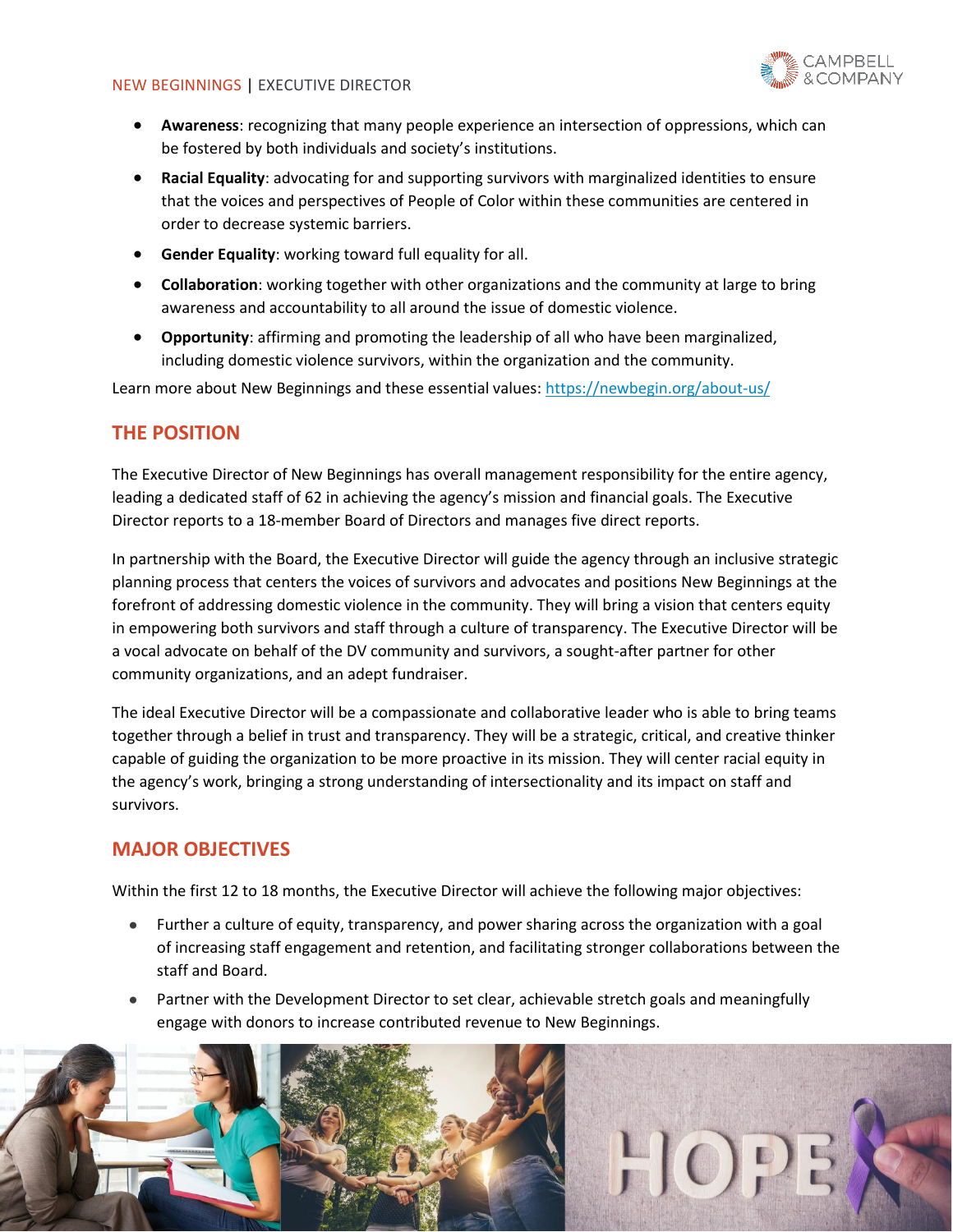

- Establish an effective workflow across the senior leadership team that will allow the strategic focus needed to move New Beginnings forward.
- Explore ways to continue to innovate and assess opportunities for ongoing service and program expansion, either independently or in collaboration with other organizations.

## **RESPONSIBILITIES**

The Executive Director will have the following primary responsibilities:

#### **LEADERSHIP**

- Exhibit a passion for and dedication to the advancement of New Beginnings' mission.
- Ensure the agency's adherence to mission and values, including a focus on advocacy, leadership of survivors, and promotion of active and broad volunteer involvement.
- Uphold New Beginnings' commitment to racial equity and demonstrate accountability for moving the organization toward being actively anti-racist.
- Serve as a spokesperson and advocate for New Beginnings and those served by the agency.
- Partner with survivors, advocates, leadership, and the Board to create a focused, results-oriented strategic plan that cultivates shared leadership and inclusive decision-making.
- With the Deputy Director, ensure all programs align with the agency's strategic plan to meet the needs of survivors and the community and achieve more equitable outcomes.

#### **FUNDRAISING AND COMMUNITY RELATIONS**

- Ensure a comprehensive development plan is developed and implemented annually to address strategic fundraising goals.
- In partnership with the Development Director, cultivate and solicit individual donors, including maintaining and enhancing relationships with existing funders and engaging with new donors.
- Identify changes or trends in the community served by the agency.
- With the Development Director, engage the Board in targeted and meaningful fundraising endeavors.
- Represent the agency in its community involvement, including cultivation of vital relationships with government agencies, partner organizations in the community, and key coalitions and alliances.

#### **STAFF MANAGEMENT**

• Foster a culture that inspires, develops, and retains diverse, top-quality staff and volunteers; cultivate and model an environment of meaningful employee engagement with clear lines of communication throughout the organization.

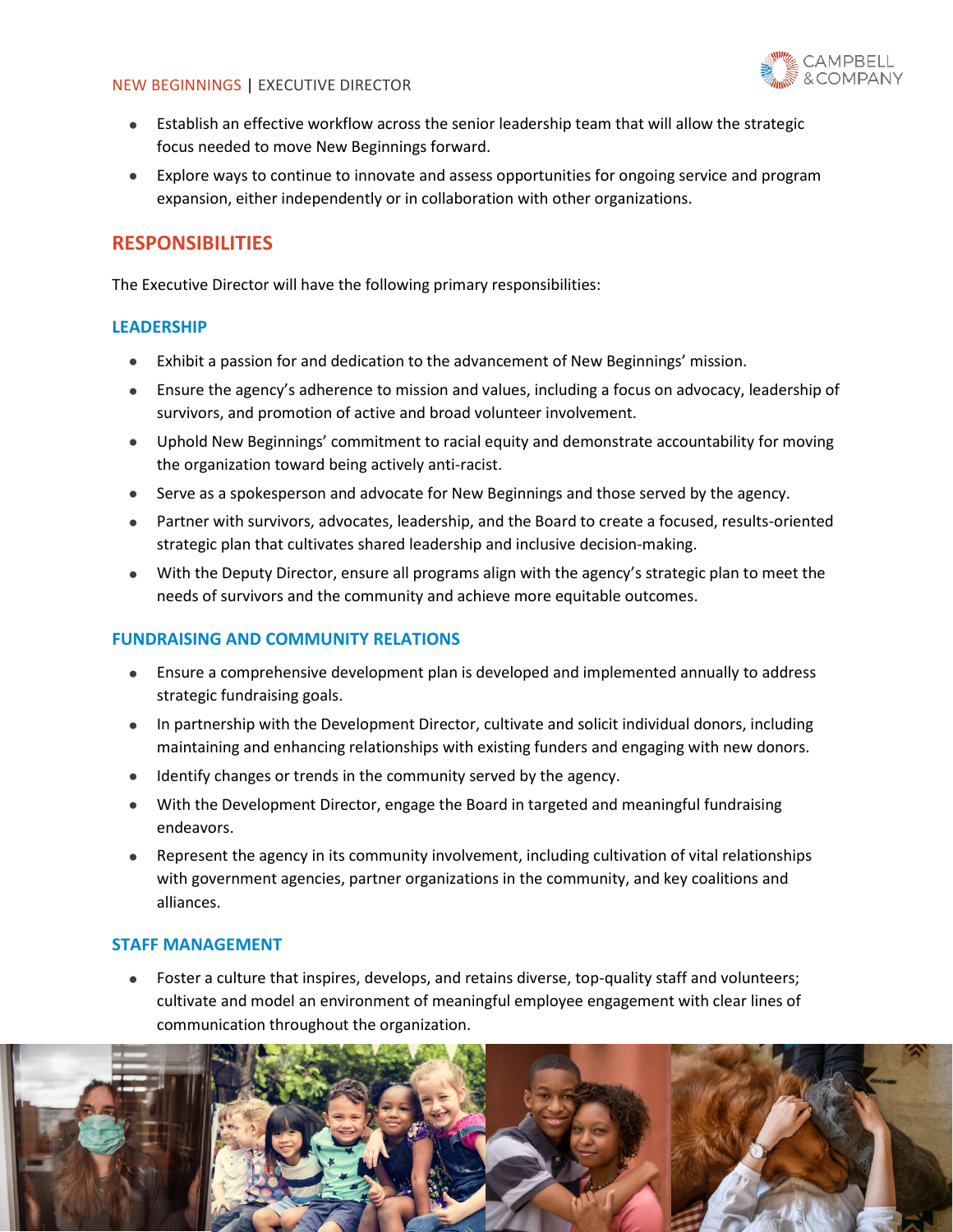

- Directly manage the agency's leadership team, which currently includes the Deputy Director, Administrative Director, Development Director, Accounting Director, and Data Manager.
- Assess the organizational structure on an ongoing basis to ensure alignment with the agency's strategic priorities, including staff capacity, program effectiveness, and sustainable growth plans.
- Ensure that equitable and effective human resource practices are in place to sustain the recruitment, development, evaluation, and retention of a diverse staff; support implementation of best practices for anti-racist human resources policies that align with the needs of a growing agency.

### **OPERATIONS AND FISCAL OVERSIGHT**

- Oversee the development and implementation of yearly programmatic and administrative work plans; partner with the Accounting Director, staff leadership team, and the Board Finance Committee to develop the annual budget that reflects the agency's strategic priorities.
- Partner with the Accounting Director, staff leadership team and the Board Finance Committee to develop and maintain long-range financial projections, taking into account strategic plans and priorities, capital needs, and anticipated fundraising and government funding landscapes.
- Ensure the integration of asset management into agency operations and oversight.
- Oversee the financial performance of the agency in partnership with the Board, including ensuring an annual financial audit in compliance with policies and contracts.
- In partnership with the Deputy Director, ensure compliance with agency contracts, as well as relevant federal and state laws.

#### **BOARD ENGAGEMENT**

- Establish a structure for and facilitate engagement between Board members and the agency's staff, volunteers, supporters, and program participants.
- Provide Board members with the information, counsel, tools, and resources that will enable them to govern and support the agency effectively.
- Support the identification and recruitment of new Board members in alignment with the agency's strategic priorities and beliefs.

## **QUALIFICATIONS**

The ideal candidate will bring most of the following qualifications and skill sets:

- A commitment to the mission, vision, and values of New Beginnings; a demonstrated understanding of advocacy, domestic violence, and its impact on adults, adolescents, and children.
- A dedication to racial equity and the experience and emotional intelligence to foster a culture that embraces diversity, equity, and inclusion at all levels.